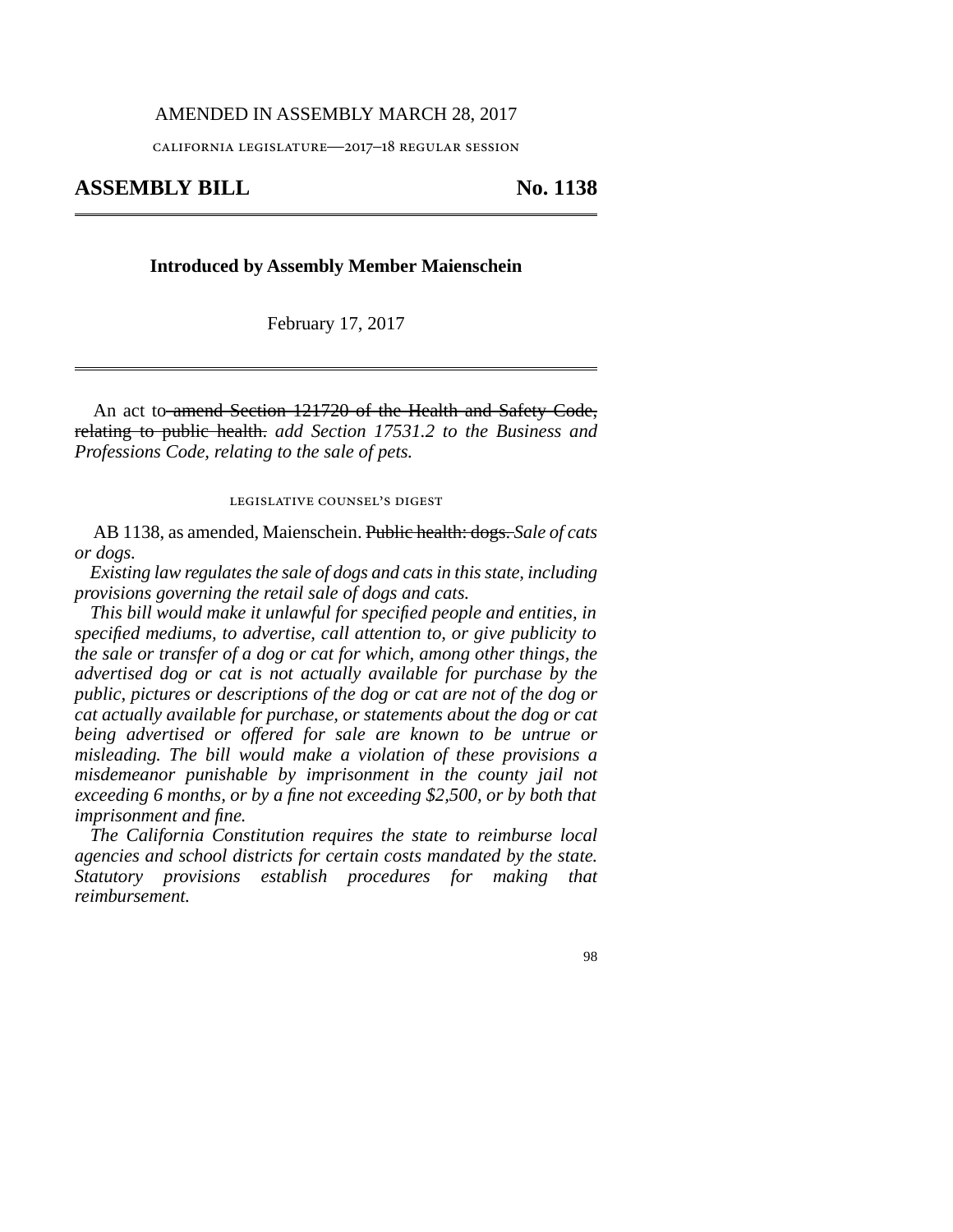*This bill would provide that no reimbursement is required by this act for a specified reason.*

Existing law requires a person seeking to bring a dog into this state or importing dogs into this state for the purpose of resale or change of ownership to obtain a health certificate with respect to that dog that has been completed by a licensed veterinarian and is dated within 10 days prior to the date on which the dog is brought into the state, as specified.

This bill would make technical, nonsubstantive changes to those provisions.

Vote: majority. Appropriation: no. Fiscal committee: no-yes. State-mandated local program: no-*yes*.

*The people of the State of California do enact as follows:*

 line 1 *SECTION 1. Section 17531.2 is added to the Business and* 2 *Professions Code, to read:* 

line 3 *17531.2. (a) It is unlawful for any person, firm, or corporation,*

line 4 *in any newspaper, magazine, circular, form letter, or any open*

5 *publication, published, distributed, or circulated in the State of* 

line 6 *California, including over the Internet, or on any billboard, card,*

line 7 *label, or other advertising medium, or by means of any other*

line 8 *advertising device, to advertise, call attention to, or give publicity*

 line 9 *to, the sale or transfer of a dog or cat for which any of the* 10 *following apply:* 

 line 11 *(1) The advertised dog or cat is not actually available for* 12 *purchase by the public at the time of the advertisement or offer.* 

13 (2) Pictures or descriptions of a dog or cat are not of the dog 14 *or cat actually available for purchase by the public at the time of* 15 *the advertisement or offer.* 

16 (3) Statements about the dog or cat being advertised or offered 17 *for sale are known, or by exercise of reasonable care should be* 18 *known, to be untrue or misleading.* 

19 (4) Statements about the dog or cat are made without the actual

20 *intent to sell or offer the exact dog or cat so advertised or offered.* line 21 *(b) In addition to any other penalty provided by law, any*

22 *violation of this section is a misdemeanor punishable by* 

23 *imprisonment in the county jail not exceeding six months, or by a* 

24 *fine not exceeding two thousand five hundred dollars (\$2,500), or* 

25 *by both that imprisonment and fine.*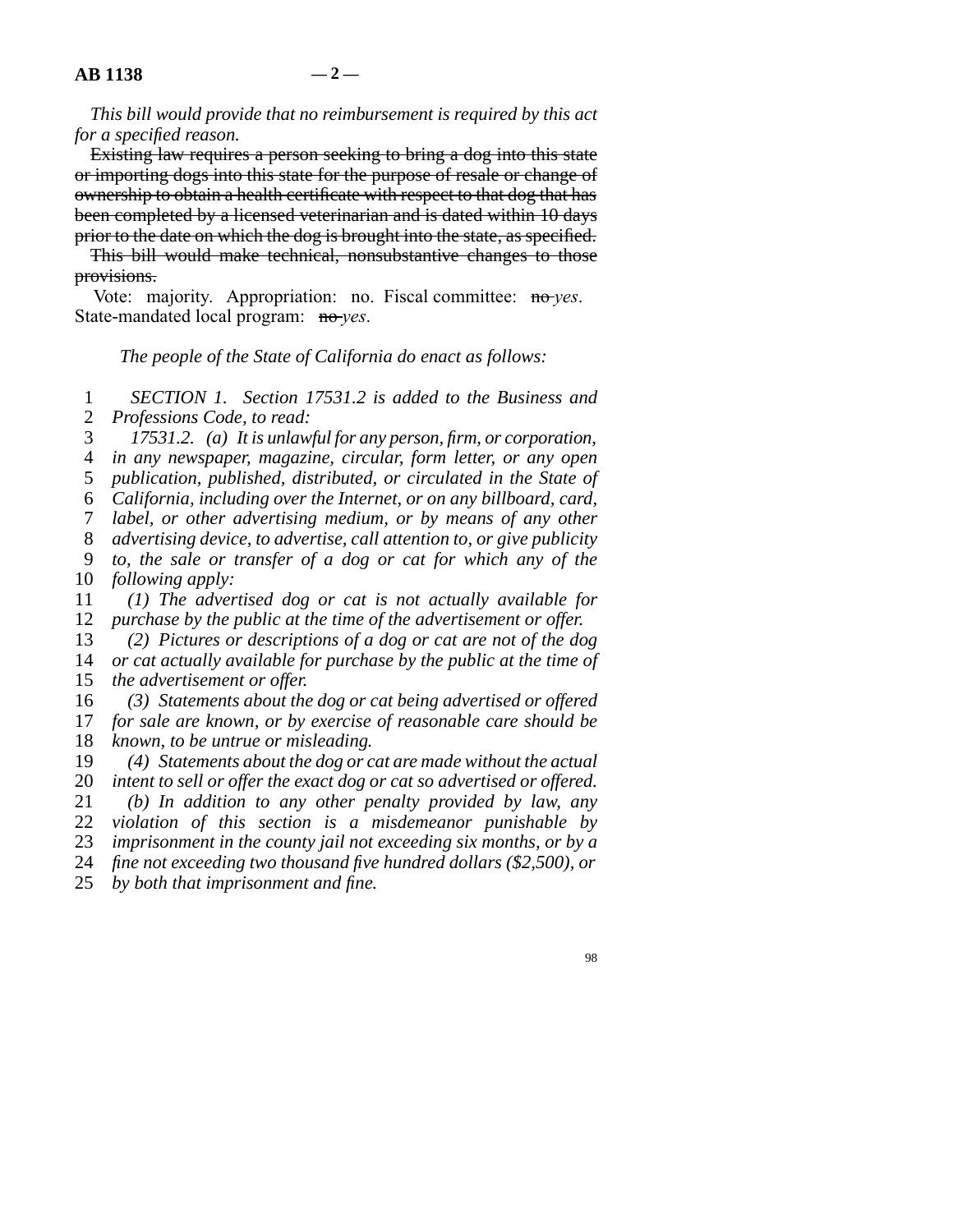line 1 *SEC. 2. No reimbursement is required by this act pursuant to* 2 *Section 6 of Article XIII B of the California Constitution because* 3 *the only costs that may be incurred by a local agency or school*  line 4 *district will be incurred because this act creates a new crime or* 5 *infraction, eliminates a crime or infraction, or changes the penalty*  line 6 *for a crime or infraction, within the meaning of Section 17556 of* line 7 *the Government Code, or changes the definition of a crime within* line 8 *the meaning of Section 6 of Article XIII B of the California* 9 *Constitution.* 10 SECTION 1. Section 121720 of the Health and Safety Code 11 is amended to read: 12  $12^{121720}$ . (a) (1) A person seeking to bring a dog into this state 13 or importing dogs into this state for the purpose of resale or change 14 of ownership shall obtain a health certificate with respect to that 15 dog that has been completed by a licensed veterinarian and is dated 16 within  $10$  days prior to the date on which the dog is brought into 17 the state. 18  $(2)$  The person seeking to bring the dog into this state or 19 importing dogs into this state for the purpose of resale or change 20 of ownership shall submit the health certificate to the county health 21 department as provided in subdivision  $(c)$ . The person shall submit 22 the health certificate to the county health department by any method 23 accepted by the receiving agency, including, but not limited to, 24 electronic transmission and facsimile.<br>25 (b) Completion of a United States (b) Completion of a United States Department of Agriculture 26 Animal and Plant Health Inspection Service Form 7001, known 27 as the United States Interstate and International Certificate of 28 Health Examination for Small Animals, shall satisfy the 29 requirement of subdivision  $(a)$ . A different form of canine health 30 certificate acceptable to the receiving agency shall also satisfy the 31 requirement of subdivision  $(a)$ .  $\delta$  32 (e) It shall be the responsibility of the person importing the dog 33 into this state for the purpose of resale or change of ownership to 34 send the health certificate to the county health department where 35 the dog is to be offered for sale or to the county of residence of 36 the individual purchasing or receiving a dog directly from a source

37 outside of California.

98